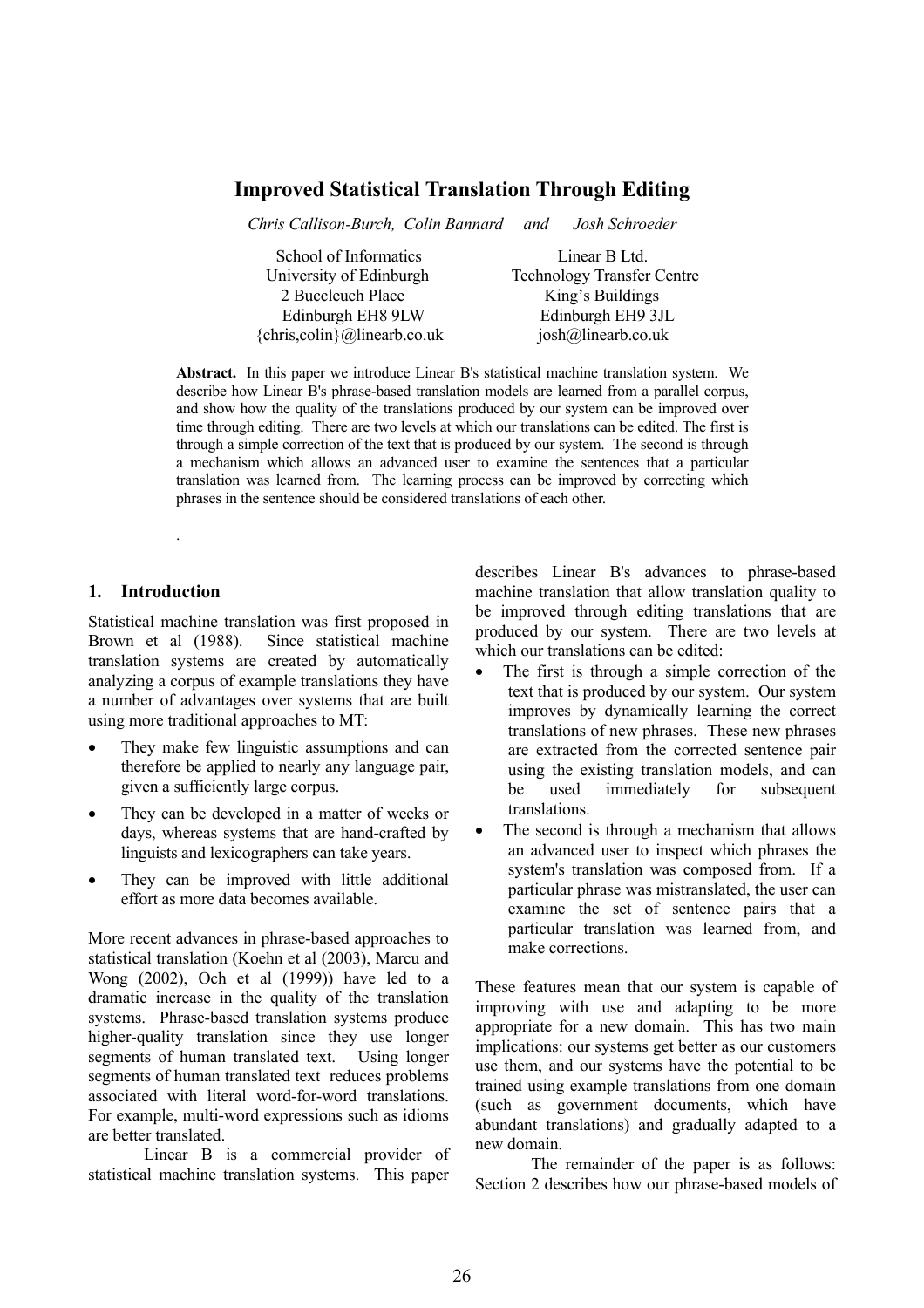translation are learned from archived translations, and gives example output produced by a system trained on data from the Canadian parliament. Section 3 shows how our system dynamically integrates edited output by extracting the translations of new phrases, and weighting the corrected translations more heavily than existing translations in the model. Section 4 described the advanced editing technique that allows a user to inspect the sentence pairs which a faulty translation was learned from, and correct the statistical models by explicitly showing the system which phrases ought to be learned from those sentence pairs instead.

#### **2. Phrase-based Statistical Translation**

The goal of statistical machine translation is to be able to choose that English sentence, **e**, that is the most probable translation of a given sentence, **f**, in a foreign language. Rather than choosing **e\*** that directly maximizes the conditional probability p(**e|f**), Bayes' rule is generally applied:

$$
e^* = \operatorname{argmax}_e p(e) p(f|e)
$$

The effect of applying Bayes' rule is to divide the task into estimating two probabilities: a language model probability p(**e**) which can be estimated using a monolingual corpus, and a translation model probability p(**f**|**e**) which is estimated using a bilingual, sentence-aligned corpus. Here we examine different ways of calculating the translation model probability.



**Figure 1.** A word-level alignment for a sentence pair that occurs in our training data

### **2.1 Word Alignments**

Brown et al (1993) define a series of translation models, which are commonly referred to as IBM Models 1 to 5. The IBM Models formulate translation essentially as a word-level operation. The probability that a foreign sentence is the translation of an English sentence is calculating by summing over the probabilities of all possible wordlevel alignments, **a**, between the sentences:

$$
p(\mathbf{f}|\mathbf{e}) = \sum_{\mathbf{a}} p(\mathbf{f}, \mathbf{a}|\mathbf{e})
$$

Thus they decompose the problem of determining whether a sentence is a good translation of another into the problem of determining whether there is a sensible mapping between the words in the sentences.

Figure 1 illustrates a probable word-level alignment between a sentence pair in the Canadian Hansard bilingual corpus.

Brown et al formulate alignment probability p(**f,a|e**) in terms of *distortion*, *fertility*, and *spurious word* probabilities in addition to word-for-word translation probabilities. The act of translation in the Brown et al approach is one of *string rewriting*. In string rewriting each word in a source sentence is replaced by zero or more words in the target language. Then, a number of "spurious" target words might be inserted with no direct connection to the original source words. Finally the words are then reordered in some fashion to form the translation.

Problems with the Brown et al approach to translation include:

- It doesn't have a direct way of translating phrases; instead fertility probabilities are used to replicate words and translate them individually.
- Using small units such as words means that a lot of word reordering has to happen. But the distortion probability is a poor explanation of word order

# **2.2 Phrase Alignments**

Phrase-based translation, by contrast, uses larger segments of human translated text. Phrase-based translation does away with fertility and spurious word probabilities. While it does have some notion of distortion, this is less pertinent since local reorderings such as adjective-noun alternation can be easily captured in phrases. The main part of phrase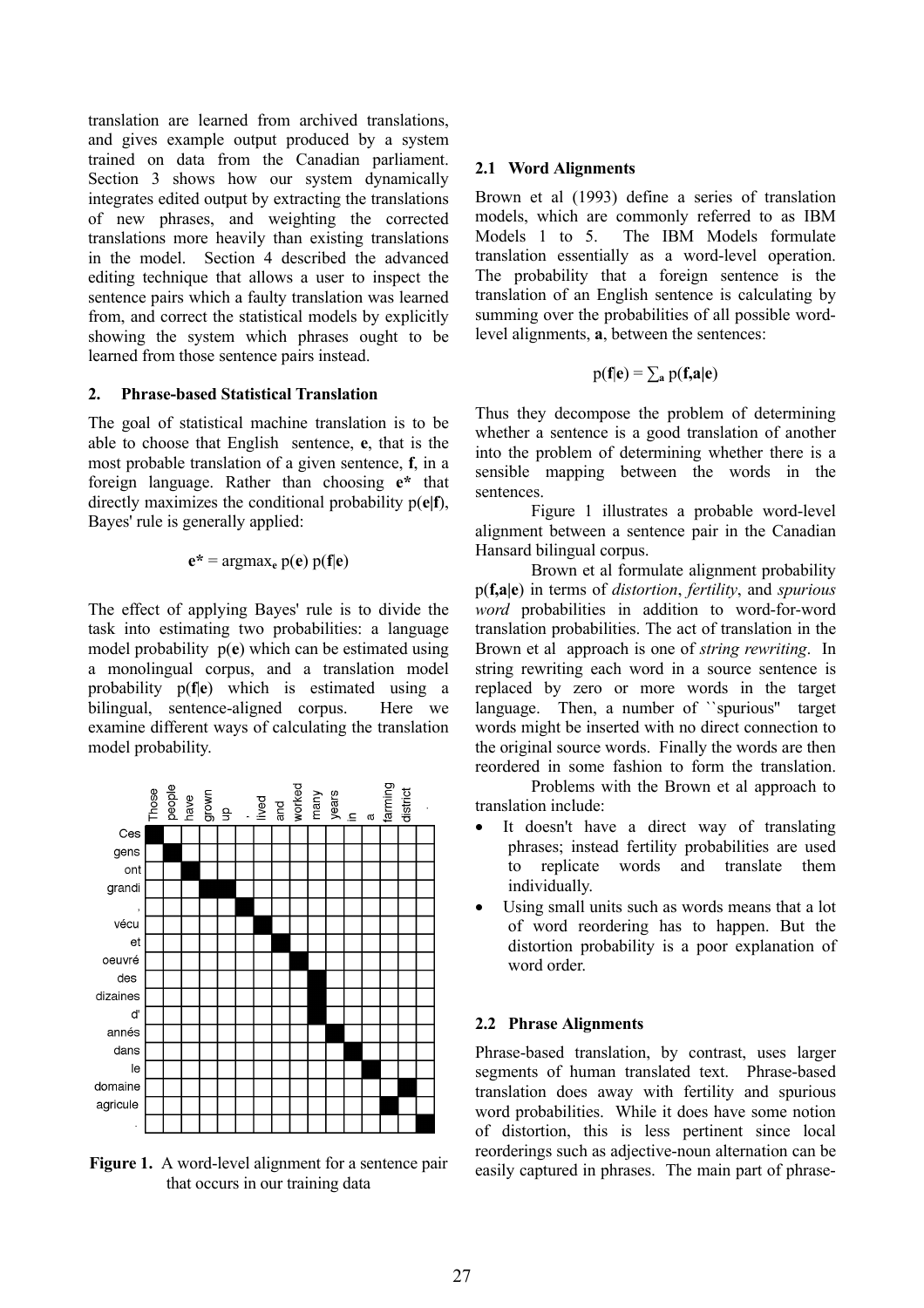based translation models is the estimation of phrasal translation probabilities.

In general, the probability of an English phrase *e* translating as a French *f* is calculated as the number of times that the English phrase was aligned with the French phrase in the training corpus, divided by the total number of times that the French phrase occurred:

 $p(f|e) = count(f,e) / \sum_f count(f,e)$ 

The trick is how to go about extracting the counts for phrase alignments from a training corpus.

Many methods for calculating phrase alignments use word-level alignments as a starting point.<sup>[1](#page-2-0)</sup> There are various heuristics for extracting phrase alignments from word alignments, some are described in Koehn (2003), Tillmann (2003), and Vogel et al (2003).

The online version of this paper gives a graphical illustration of the method of extracting  $\frac{1}{2}$  incrementally larger phrases<sup>2</sup> from word alignments described in Och and Ney (2003). Counts are collected over phrases extracted from word alignments of all sentence pairs in the training corpus. These counts are then used to calculate phrasal translation probabilities.

The act of translating with phrase-based translation model involves breaking an input sentence into all possible substrings, looking up all translations that were aligned with each substring in the training corpus, and then searching through all possible translations to find the best translation of source sentence.

# **2.3 Example Translation**

 $\overline{a}$ 

This section gives an example translation which was produced by our system when it was trained on a collection of example translations from the Canadian Parliament. For the source passage

L'honorable Leonard J. Gustafson: Honorables sénateurs, tandis que la guerre en Irak entre dans sa troisième semaine, nous ne devons pas oublier qu'il faut prendre des mesures pour

éviter une crise humanitaire dans la population civile. À cet égard, il y a de nombreux domaines dans lesquels les Canadiens doivent faire preuve de leadership.

Maintenantque la guerre fait rage en Irak et que des pénuries de produits alimentaires et de fournitures médicales commencent à se produire, les pays qui ont accès à des ressources ont la responsabilité d'essayer de minimiser les effets négatifs du conflit sur la population irakinne. Je crois personnellement que le Canada devrait jouer un plus grand rôle à cet égard.

Au Canada, nous disposons en abondance de blé et d'autres produits alimentaires. Nous pouvons également fournir des articles médicaux aux citoyens de l'Irak. Le Canada a une fi ère réputation pour ce qui estd'offrir une aide humanitaire aux gens quand ils en ont besoin.

our system produced the translation

The Honourable Leonard J. Gustafson: Honourable senators, while the war in Iraq extending into a third week, the minister should not forget the one we must take some steps to prevent a crisis humanitarian face in the civilian populations. In this regard, there are a number of areas in which the Canadians must concentrate to show leadership.

That the war is raging in Iraq and that a shortage of food and medical supplies are beginning to take place, those countries that have access to the resources are the responsibility for doing try to minimize the negative effects on workers on the people Irakienne. I personally believe that Canada should play a more significant role in this regard.

In Canada, we have in abundance of wheat, as have other food products. We can also provision of medical articles to the people on the other Iraq. Canada has a proud record in so far, as would be to give humanitarian assistance to people when they need it.

As a reference here is how a human translator rendered the passage

<span id="page-2-0"></span><sup>&</sup>lt;sup>1</sup> There are other ways of calculating phrasal translation probabilities. For instance, Marcu and Wong (2002) estimate them directly rather than starting from wordlevel alignments.

<span id="page-2-1"></span><sup>&</sup>lt;sup>2</sup> Note that the `phrases' in phrase-based translation are not the traditional notion of syntactic constituents; instead they might be more aptly described as `substrings' or `blocks'.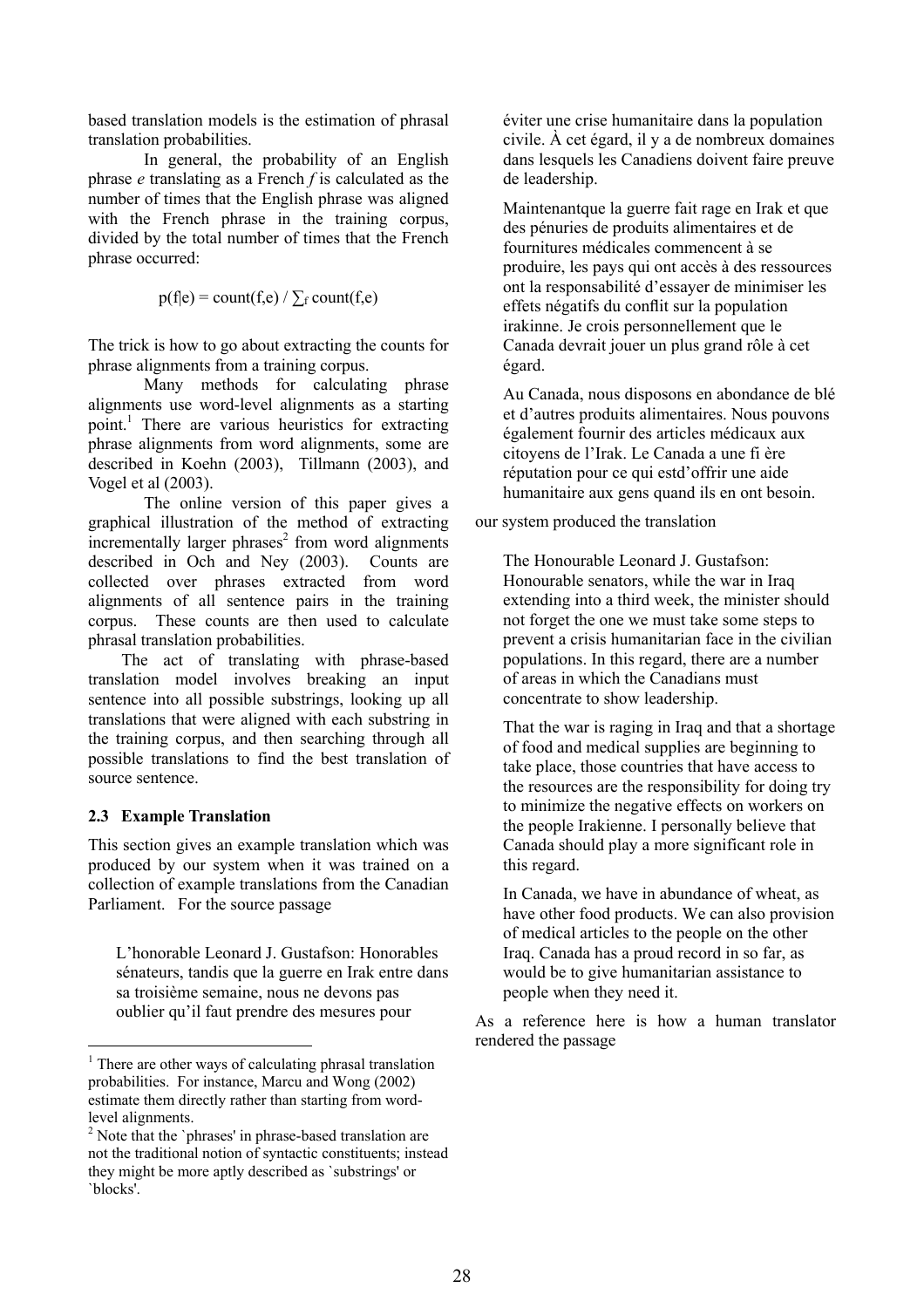

**Figure 2.** An example of the phrases that were used to translate two sentences

Hon. Leonard J. Gustafson: Honourable senators, as the war in Iraq enters its third week, the need to take measures to avoid a humanitarian crisis among Iraq's civilian population should not be forgotten. In this regard, there may be avenues where Canadians must provide leadership.

As the war wages in Iraq and shortages of foodstuffs and medical supplies start to occur, countries with access to resources have a responsibility to help minimize the negative impact of the conflict on the country's population. In this regard, it is my belief that Canada should play a greater role.

In Canada, we have access to plentiful supplies of wheat and other foodstuffs. Canada can also provide medical supplies to the citizens of Iraq. Canada has a proud history in providing humanitarian assistance to people in times of need.

Figure 2 shows which phrases were selected by our system when deciding how to translate two of the sentences from the passage.

# **3. Simple Editing**

Because our translations are learned from example translations we can exploit edited system output to improve the quality of subsequent translations. The most straightforward way of improving the translation quality would be to add the edited translations (along with the source sentences that they were produced from) to the training corpus, and re-train the system on the augmented set of data. However, training the system can take a long time - it took longer than a week to train the system using the parallel corpus containing roughly 25 million words of Canadian Parliament text. Since it takes so long to re-train a system, this method could only be done periodically, and translation quality would not immediately benefit from a user correcting the system's translations.

Instead we have developed what we term an ``alignment server''. The alignment server is a variant of the software that trains the translation models. It keeps the parameters of a translation model in memory, and is able to create a word alignment on-the-fly from a new sentence pair.

For example, if our system had translated the French sentence

*Durant l'ère glacière, les changements climatiques obligèrent le règne animalèa migrer vers des contrées plus accueillantes.*

into English as

*During the era refrigerator, the climatic changes oblige the the reign animal to migrate towards more accessible regions.*

A user would easily be able to edit the translation to make it better:

*During the ice age, climatic changes caused the animal kingdom to migrate towards more accessible regions.*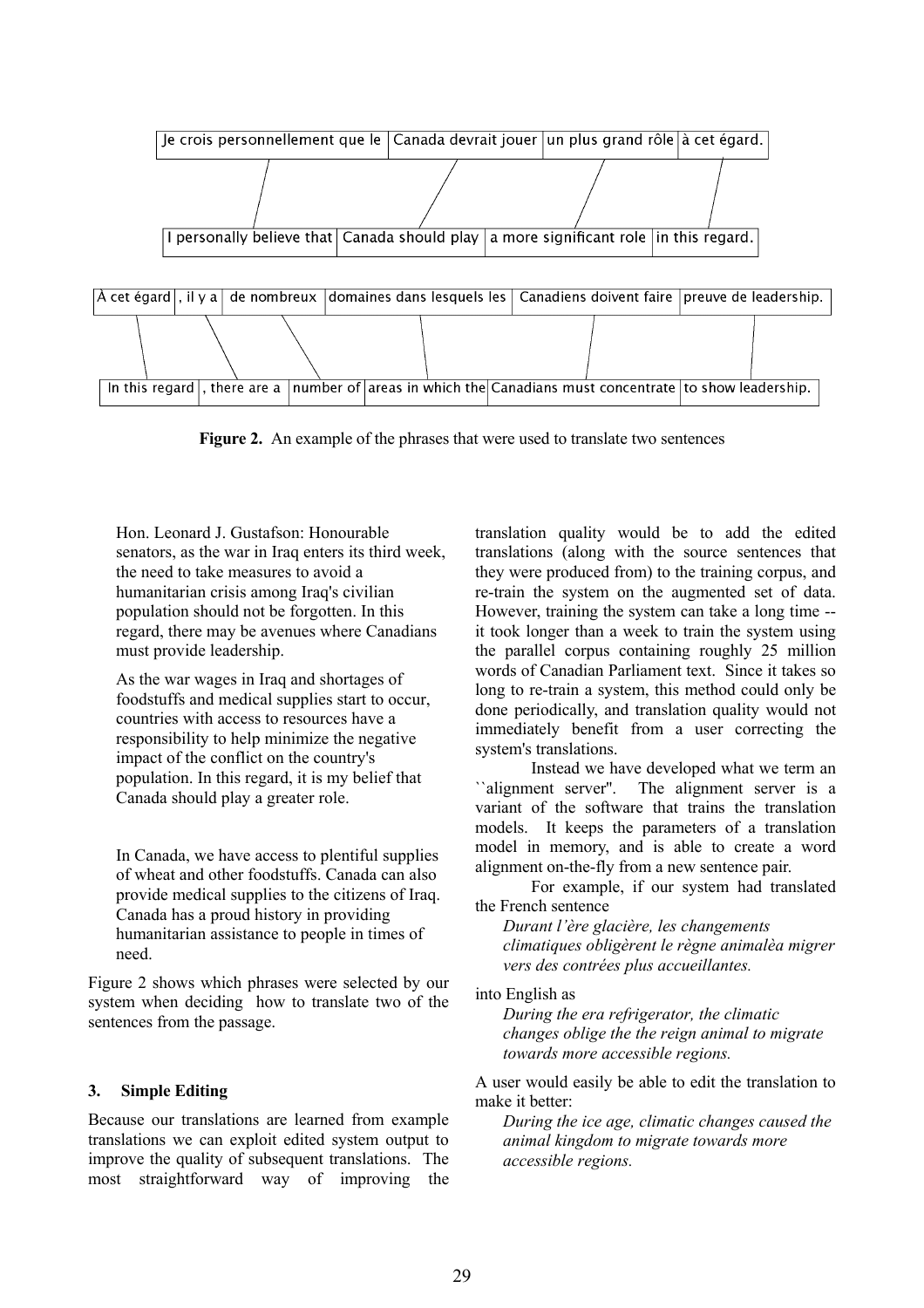Our alignment server then produces a word-level alignment such as the one depicted in Figure 3. From this we extract a set of new phrases and their translations. We extract *the ice age* as the correct translation of the phrase *l'ère glacière*, and *animal kingdom* as the correct translation of *règne animale*. These would be added to the database of phrasal translations that the decoder draws upon, and would prevent the incorrect translation of *l'ère glacière* as *the era refrigerator* or *règne animale* as *reign animal* in the future.

Since our alignment server produces new word alignments dynamically as text is edited, we are able to update our database in real time. In this way we are able to take advantage of new phrases almost immediately. A problem occurs when adding new translations for phrases which already exist in the database. The problem is that the there are usually many more occurrences of the phrase in the existing training data.



**Figure 3.** Word alignment produced by the alignment server for an edited translation



**Figure 4.** Inspecting the phrases that were used to generate a translation to discover misaligned phrases.

We would like the edited text to play an important role in shaping what translations are produced, since it will reflect how our customers would like the text to be translated. However, since the amount of edited text will be dwarfed by the amount of text in the training data, the translations will likely still look very similar to the training data. To overcome this, we employ a weighting scheme in calculating the probabilities.

$$
p(f|e) = \lambda_1 \text{ count}_{C1}(f,e) + \lambda_2 \text{ count}_{C2}(f,e) / \lambda_1 \sum_f \text{count}_{C1}(f,e) + \lambda_2 \sum_f \text{count}_{C2}(f,e)
$$

The  $\lambda_1$  and  $\lambda_2$  co-efficients allow us to scale the contribution of phrase alignments extracted from the newly created corpus (C2) of edited translations, and downweight the counts of phrases from the original training corpus (C1). This allows us to create a system from existing public domain data, such as the translations of government proceedings, and gradually adapt it to a new domain, while placing more weight on the newly created data.

#### **4. Advanced Editing**

As an alternative to adding new phrasal translations to the database, we have also implemented a feature which allows advanced users to identify and correct the underlying cause of a mistranslation. Often a poor translation will arise because phrases were incorrectly extracted from the training data due to misalignment between words in the sentence pairs. We allow a user to inspect all of the sentence pairs in the training data that the incorrect phrase was learned from.

For example, the French sentence

*La peine capitale ètè abolie en france sous François Mitterand.*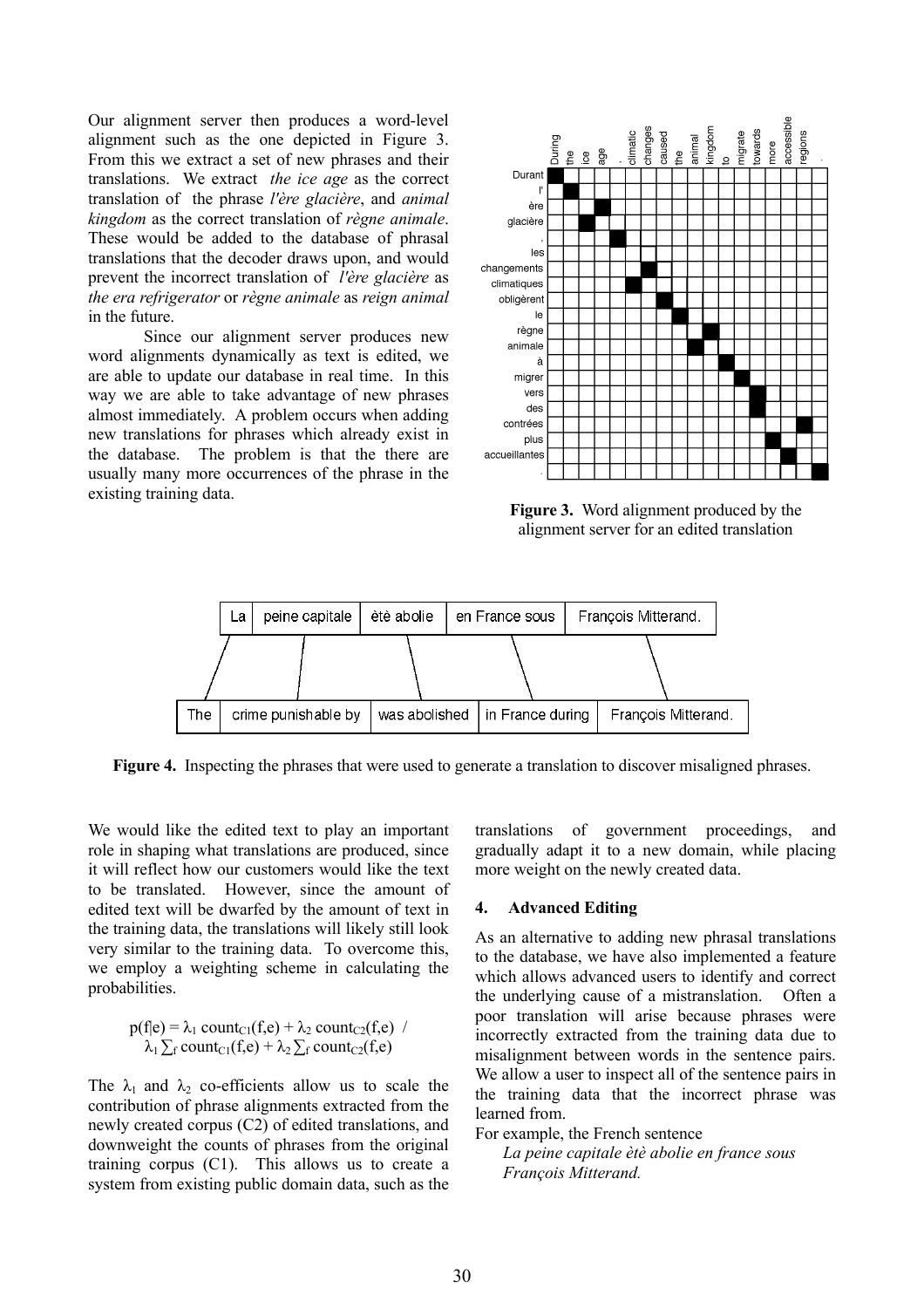was translated by our system as

*The crime punishable by was abolished in France during François Mitterand.*

Simple editing could be performed to change the translation to

*The death penalty was abolished in France under François Mitterand.*

We can also inspect the phrases that were selected in order to produce this translation (they are shown in Figure 4). By identifying the phrase pairs which are poor translations, such as *peine capitale* being translated as *crime punishable by*, we can query the database and inspect which sentence pairs in our training data the phrasal translation was learned from.

We can then retrieve those sentence pairs and manually correct their automatically generated word alignments using the software tool that is shown in Figure 5. As a user updates the word-level alignment, another window displays the changes to the phrases that are extracted from the sentence pair. Figure 6 shows how the problematic word alignment can be improved slightly, by eliminating partial translations. After pressing the *Save* button the counts for three incorrect phrasal translations would be decremented in the database, and the count for the correct translation would be incremented.





By allowing the user to inspect exactly which sentences any phrasal translations were

learned from we hope to demystify statistical machine translation. A user can find out why our system translated a sentence in a certain way, and change the behavior of the system by altering its underlying representation.

Moreover, Callison-Burch et al (2004) shows that training data that has been manually aligned on the word-level can be used to significantly improve the alignment accuracy and the translation quality of statistical machine translation. Thus, by incorporating the manual modifications of our training data into the next round of training, we hope to improve the word alignments of the rest of the sentence pairs as well.



**Figure 6.** Sample figure and caption